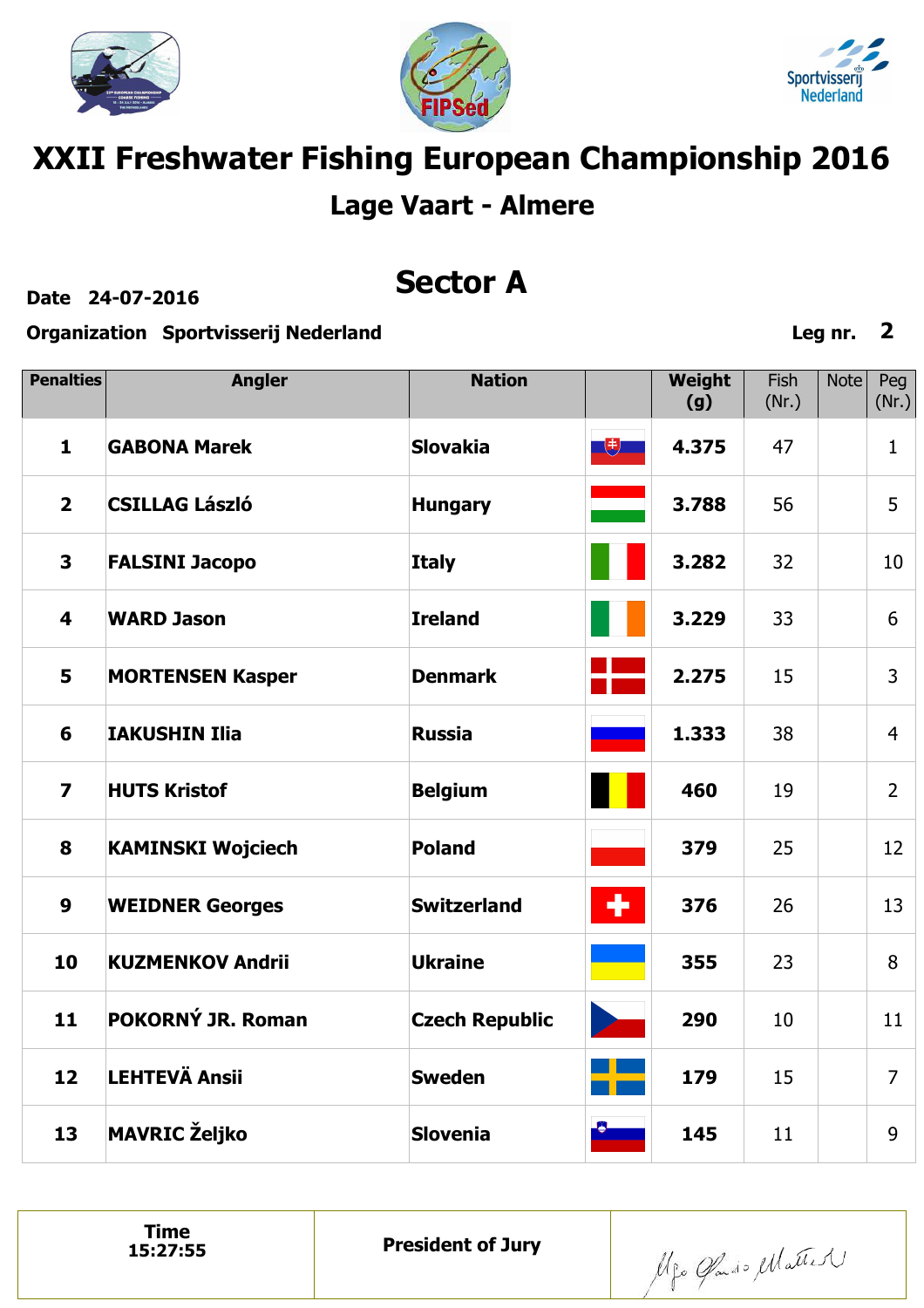





## **XXII Freshwater Fishing European Championship 2016 Lage Vaart - Almere**

**Date 24-07-2016**

### **Sector A**

**Organization Sportvisserij Nederland**

Fish Note Peg **Penalties Angler Nation Weight (g)** (Nr.) (Nr.) **DEWIMILLE Alain 7.172 1 France** 26 21 X **2 DORNOM James Scotland 5.310** 33 22 **3 BARANAUSKAS Martynas Lithuania 3.569** 22 24 44 **4 DERRY Matt England 1.834** 17 **1.475 HARVEY John 5 Wales** 43 26 **Netherlands 6 SAVELKOUL John 1.133** 57 19 **7 DEL FABRO Thomas Germany 1.062** 36 15 第一 **MRKUŠIC Vladan Serbia 852 8** 17 18 **9 ZAKRZHEUSKI Aleh Belarus 793** 25 20 **BRAUN Steve 617** 23 **10 Luxembourg** 14 **11 KOSZORUS Botond Romania 287** 12 23 **TAMMINEN Juuso 12 Finland 222** 12 25 **13 MICHALEC Christian Austria 172** 5 16

Algo Gado Matter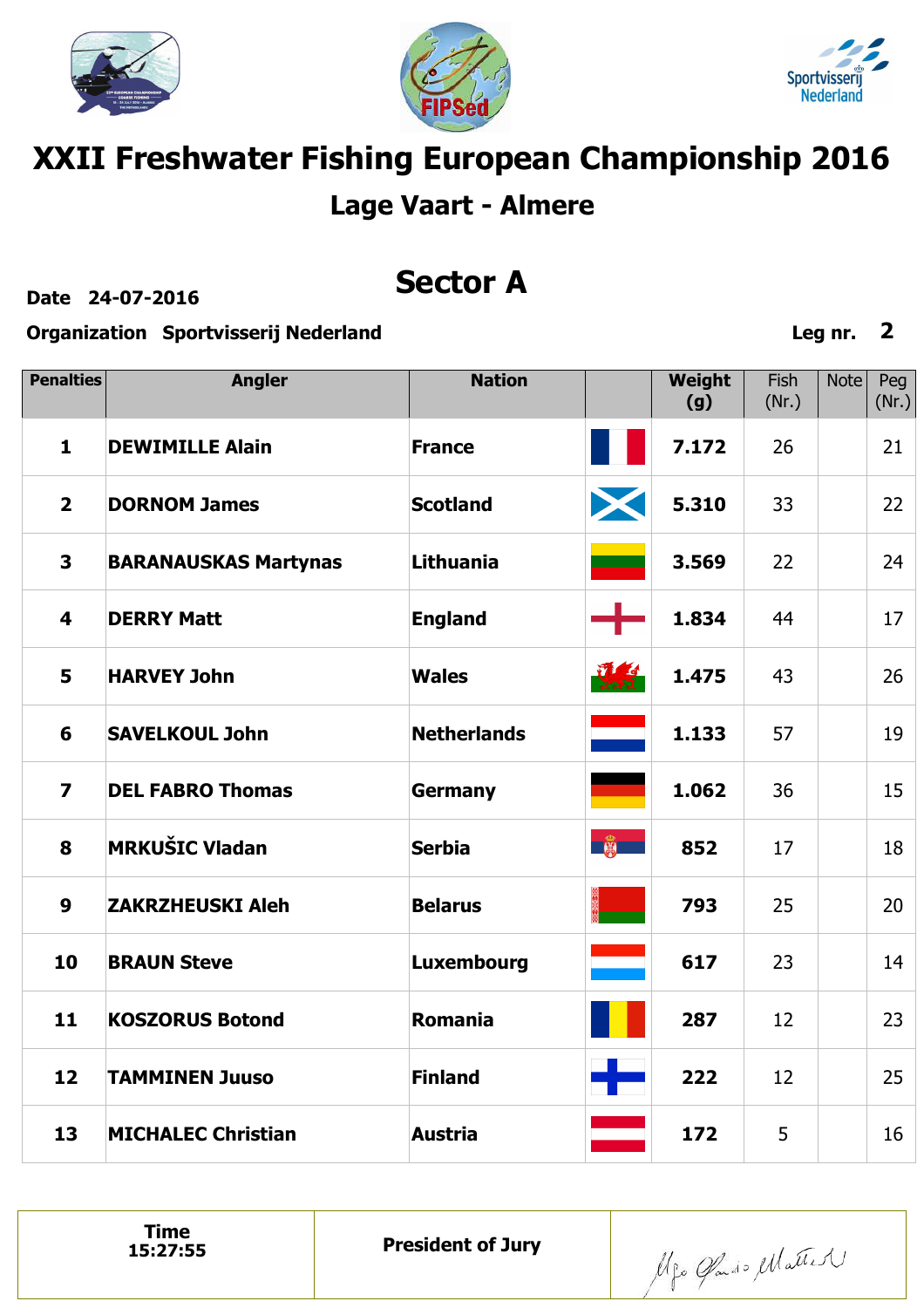





# **XXII Freshwater Fishing European Championship 2016 Lage Vaart - Almere**

**Date 24-07-2016**

### **Sector B**

**Organization Sportvisserij Nederland**

| <b>Penalties</b>        | <b>Angler</b>              | <b>Nation</b>         |                             | Weight<br>(g) | Fish<br>(Nr.) | <b>Note</b> | Peg<br>(Nr.)   |
|-------------------------|----------------------------|-----------------------|-----------------------------|---------------|---------------|-------------|----------------|
| $\mathbf{1}$            | <b>LEACH Ian</b>           | <b>Wales</b>          | $\sqrt{1+4}$<br><b>WAST</b> | 7.151         | 27            |             | $\overline{4}$ |
| $\overline{2}$          | <b>DA SILVA Diégo</b>      | <b>France</b>         |                             | 6.255         | 37            |             | 6              |
| 3                       | <b>BITINAS Rolfas</b>      | Lithuania             |                             | 4.766         | 26            |             | $\overline{7}$ |
| $\overline{\mathbf{4}}$ | <b>GODFREY Matt</b>        | <b>England</b>        |                             | 3.979         | 77            |             | 8              |
| 5                       | <b>GELLI Andrea</b>        | <b>Italy</b>          |                             | 2.209         | 25            |             | 9              |
| 6                       | <b>BURDAK Sergii</b>       | <b>Ukraine</b>        |                             | 1.090         | 42            |             | $\mathbf{1}$   |
| $\overline{\mathbf{z}}$ | <b>HANÁCEK František</b>   | <b>Czech Republic</b> |                             | 957           | 31            |             | 3              |
| 8                       | <b>RYBNIKÁR Marián</b>     | <b>Slovakia</b>       | $\Box$                      | 869           | 23            |             | 13             |
| $\boldsymbol{9}$        | <b>DRESCHER Jochen</b>     | <b>Germany</b>        |                             | 687           | 31            |             | $\overline{2}$ |
| 10                      | <b>FOSS Claus</b>          | <b>Denmark</b>        |                             | 522           | 23            |             | 5              |
| 11                      | <b>MC GOLDRICK Francis</b> | <b>Ireland</b>        |                             | 460           | 17            |             | 12             |
| 12                      | <b>ZWICK Romain</b>        | <b>Luxembourg</b>     |                             | 392           | 42            |             | 10             |
| 13                      | <b>AIGNER Hubert</b>       | <b>Austria</b>        |                             | 334           | 30            |             | 11             |

Alfo Glado Matter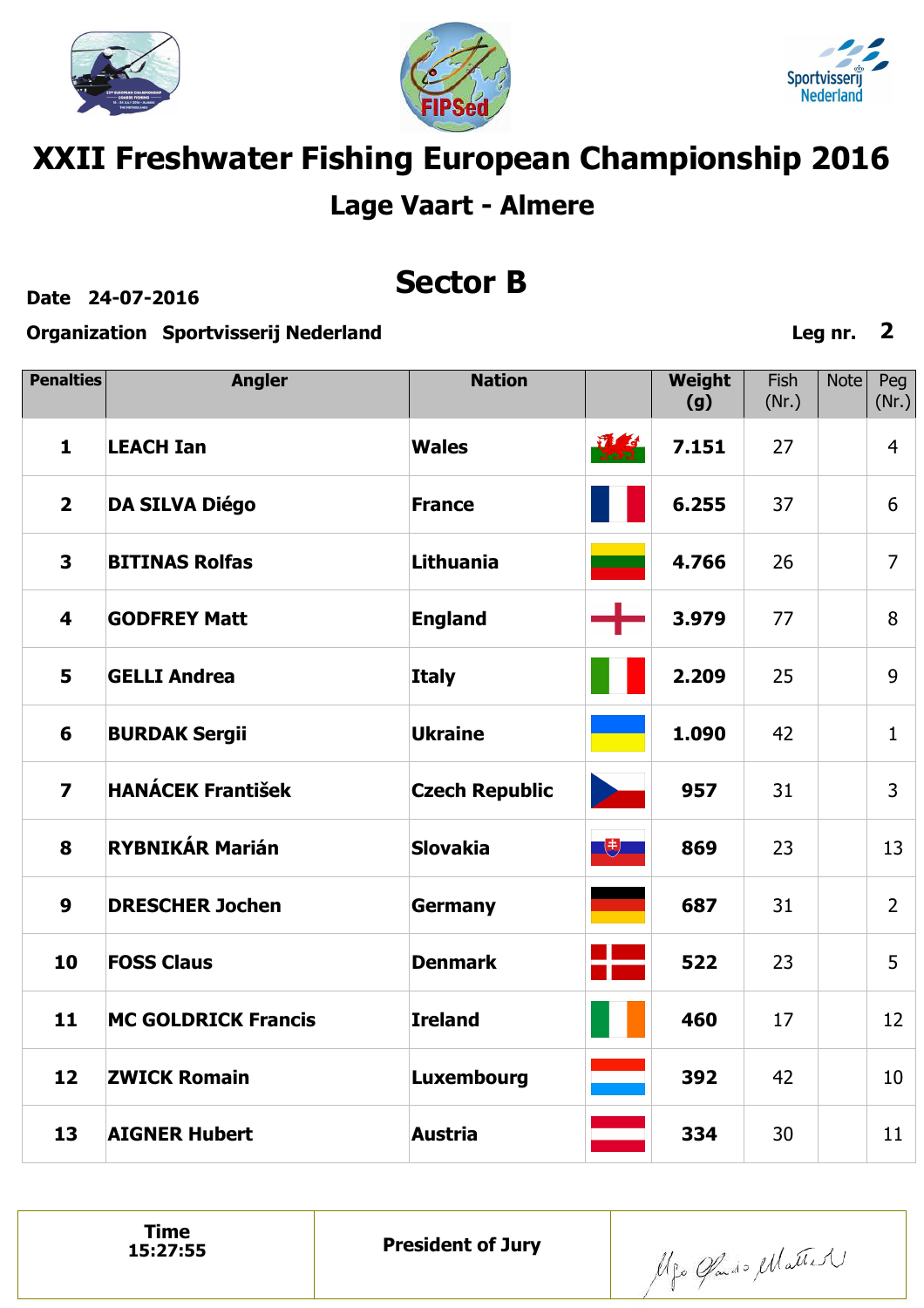





# **XXII Freshwater Fishing European Championship 2016 Lage Vaart - Almere**

**Date 24-07-2016**

### **Sector B**

**Organization Sportvisserij Nederland**

| <b>Penalties</b>        | <b>Angler</b>             | <b>Nation</b>      |    | Weight<br>(g) | <b>Fish</b><br>(Nr.) | <b>Note</b> | Peg<br>(Nr.) |
|-------------------------|---------------------------|--------------------|----|---------------|----------------------|-------------|--------------|
| $\mathbf{1}$            | <b>NAGY Benedek</b>       | <b>Hungary</b>     |    | 6.599         | 19                   |             | 17           |
| $\overline{2}$          | <b>ADELL Kent</b>         | <b>Sweden</b>      |    | 6.086         | 6                    |             | 23           |
| $\mathbf{3}$            | <b>MCKERRELL Colin</b>    | <b>Scotland</b>    | X  | 5.188         | 28                   |             | 26           |
| $\overline{\mathbf{4}}$ | <b>NEŠIC Branislav</b>    | <b>Serbia</b>      | 第一 | 4.539         | 30                   |             | 24           |
| 5                       | <b>BERTSCHI Christian</b> | <b>Switzerland</b> | ٠  | 3.831         | 32                   |             | 25           |
| 6                       | <b>DI VENTI Eric</b>      | <b>Belgium</b>     |    | 2.839         | 36                   |             | 19           |
| $\overline{\mathbf{z}}$ | <b>SEMIANIUK Andrei</b>   | <b>Belarus</b>     |    | 2.585         | 13                   |             | 21           |
| 8                       | <b>KOJC Tilen</b>         | <b>Slovenia</b>    |    | 2.508         | $\overline{4}$       |             | 20           |
| $\boldsymbol{9}$        | <b>DUNAEV Alexander</b>   | <b>Russia</b>      |    | 2.050         | 26                   |             | 18           |
| 10                      | <b>ADRIOLO Jo</b>         | <b>Netherlands</b> |    | 1.888         | 70                   |             | 14           |
| 11                      | <b>KANKAANPÄÄ Tero</b>    | <b>Finland</b>     |    | 451           | 31                   |             | 16           |
| 12                      | <b>DZIKIEWICZ Kamil</b>   | <b>Poland</b>      |    | 210           | 12                   |             | 22           |
| 13                      | <b>PETRUTA Lucian</b>     | <b>Romania</b>     |    | 149           | 9                    |             | 15           |

**Time**<br>15:27:56

Alfo Glado Matter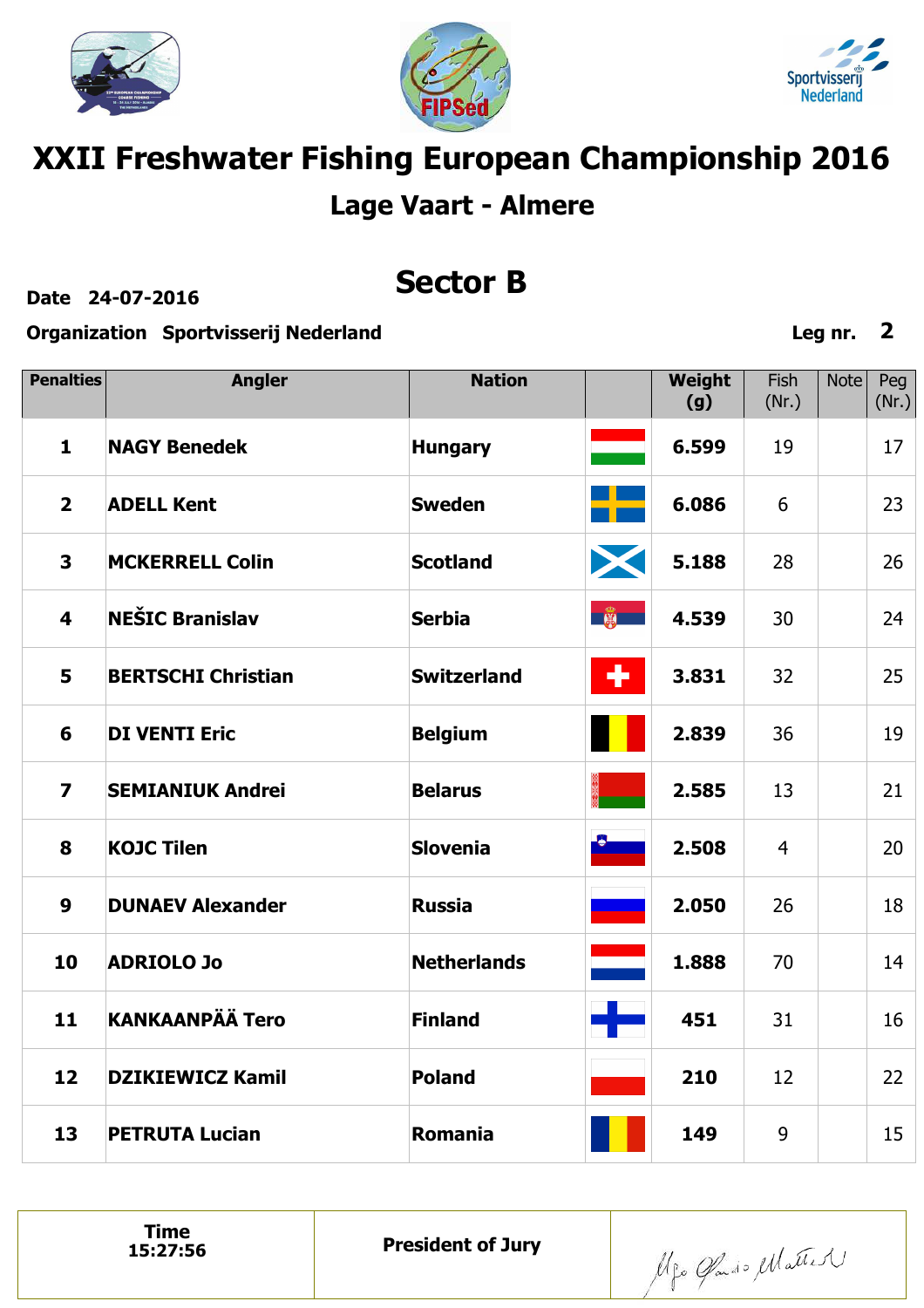





# **XXII Freshwater Fishing European Championship 2016 Lage Vaart - Almere**

**Date 24-07-2016**

### **Sector C**

**Organization Sportvisserij Nederland**

| <b>Penalties</b>        | <b>Angler</b>              | <b>Nation</b>      |   | Weight<br>(g) | Fish<br>(Nr.)  | <b>Note</b> | Peg<br>(Nr.)   |
|-------------------------|----------------------------|--------------------|---|---------------|----------------|-------------|----------------|
| $\mathbf{1}$            | <b>CAPPELLINI Matteo</b>   | <b>Italy</b>       |   | 4.760         | 10             |             | 8              |
| $\overline{2}$          | <b>VOOSE Laurent</b>       | <b>Belgium</b>     |   | 2.682         | 35             |             | 9              |
| $\overline{\mathbf{3}}$ | <b>HOLST Stefan</b>        | <b>Sweden</b>      |   | 2.320         | 9              |             | 10             |
| $\overline{\mathbf{4}}$ | <b>VALORE Paolo</b>        | <b>France</b>      |   | 850           | 31             |             | $\overline{2}$ |
| 5                       | <b>PASMANS Ramon</b>       | <b>Netherlands</b> |   | 782           | 24             |             | 12             |
| 6                       | <b>WALCZAK Wiktor</b>      | <b>Poland</b>      |   | 635           | 14             |             | 13             |
| $\overline{\mathbf{z}}$ | <b>WOODROW James</b>       | <b>Scotland</b>    | X | 631           | 13             |             | 11             |
| 8                       | <b>JENSEN Simon</b>        | <b>Denmark</b>     |   | 579           | 20             |             | $\mathbf{1}$   |
| $\boldsymbol{9}$        | <b>FLAM Olli</b>           | <b>Germany</b>     |   | 223           | 15             |             | $\overline{7}$ |
| 10                      | <b>VALICHENKA Aliaksei</b> | <b>Belarus</b>     |   | 221           | 15             |             | $\overline{4}$ |
| 11                      | <b>STRANEN Roger</b>       | <b>Luxembourg</b>  |   | 202           | 11             |             | 6              |
| 12                      | <b>BELLIARD Jacky</b>      | <b>Switzerland</b> | ÷ | 84            | 5              |             | 3              |
| 13                      | <b>GONCHARENKO Taras</b>   | <b>Ukraine</b>     |   | 58            | $\overline{7}$ |             | 5              |

Mgo Gando Matter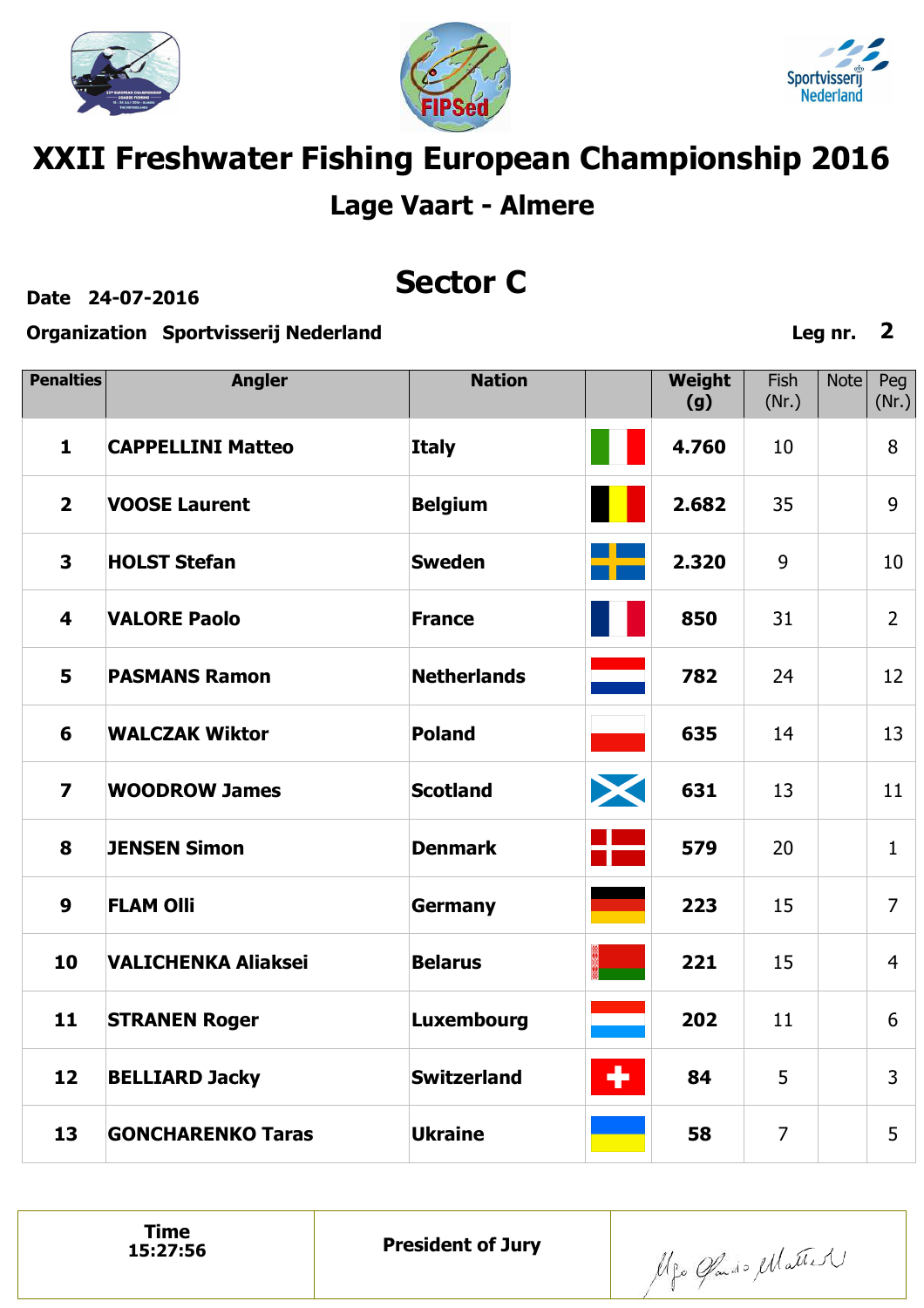





## **XXII Freshwater Fishing European Championship 2016 Lage Vaart - Almere**

**Date 24-07-2016**

### **Sector C**

**Organization Sportvisserij Nederland**

Fish Note Peg **Penalties Angler Nation Weight (g)** (Nr.) (Nr.) **MAGYAR Gábor 4.562 1 Hungary** 23 23 **2 SABAU Savinel Romania 3.036** 9 24 **3 FROST Darren Wales 2.821** 3 20 **Slovenia 4 DIMITROVSKI Petar 2.018** 53 26  $\frac{1}{2}$ **1.191 5 VESLIGAJ Predrag Serbia** 32 18 43 **6 ASHBY Sean England 1.050** 15 **7 HRON Radek Czech Republic 782** 18 19 **O'DOHERTY James Ireland 598** 26 **8** 21 **MINDÁK Tomáš 9 Slovakia**  $\overline{\mathcal{F}}$ **541** 12 17 **HRABAL Günter Austria 466** 14 25 **10 11 FEDOROV Sergey Russia 296** 13 22 **12 KUORTTI Perttu Finland 209** 5 14 **13 GATIJATULINAS Igoris Lithuania 82** 12 16

Algo Gado Matter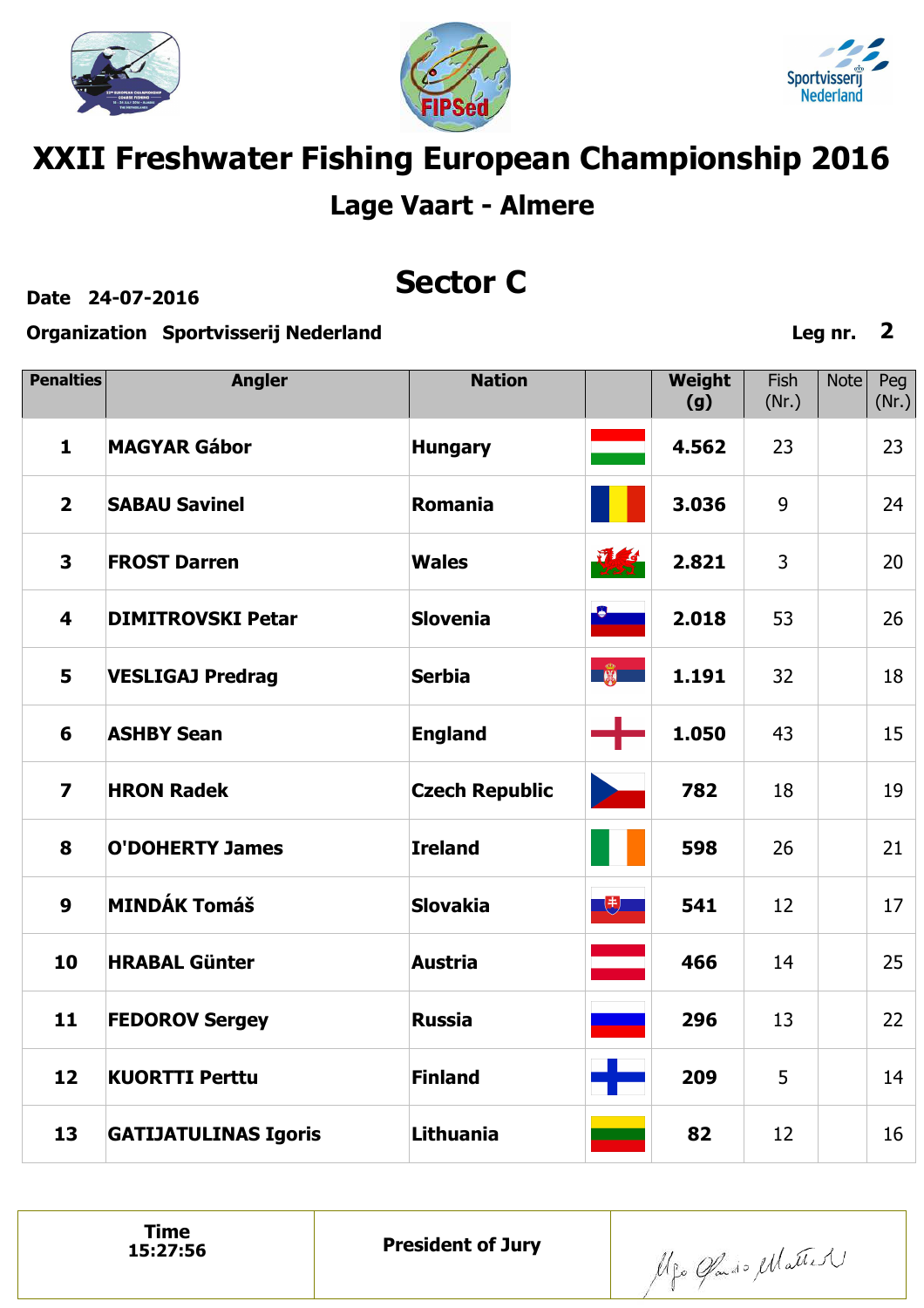





## **XXII Freshwater Fishing European Championship 2016 Lage Vaart - Almere**

**Date 24-07-2016**

### **Sector D**

**Organization Sportvisserij Nederland**

Fish Note Peg **Penalties Angler Nation Weight (g)** (Nr.) (Nr.)  $\frac{1}{2}$ **MARKOVIC Nikola Serbia 2.952 1** 31 1 **2 KLÁSEK Petr Czech Republic 1.270** 25 11 要 **3 ROBERTS Ben Wales 911** 25 6 er<br>Ber **4 THINNES Luc Luxembourg 816** 30 2 X **Scotland 691 5 DALGLEISH Stuart** 15 7 ا ب **Finland 6 SAKKARA Matti 478** 15 3 **7 WALSH Vincent Ireland 414** 13 5 **LARSEN Peter Denmark 380 8** 13 4  $\ddot{\phantom{1}}$ **9 HAJDU Attila Switzerland 353** 6 8 **VOCKE Roman Austria 10 198** 6 12 **11** 7 **POTAPOV Igor Russia 121** 10 **12 BENGTSSON Roger Sweden 88** 2 13 **13 FARKAS Adrian Romania 30** 1 9

**Time**<br>15:27:57

Algo Gado Matter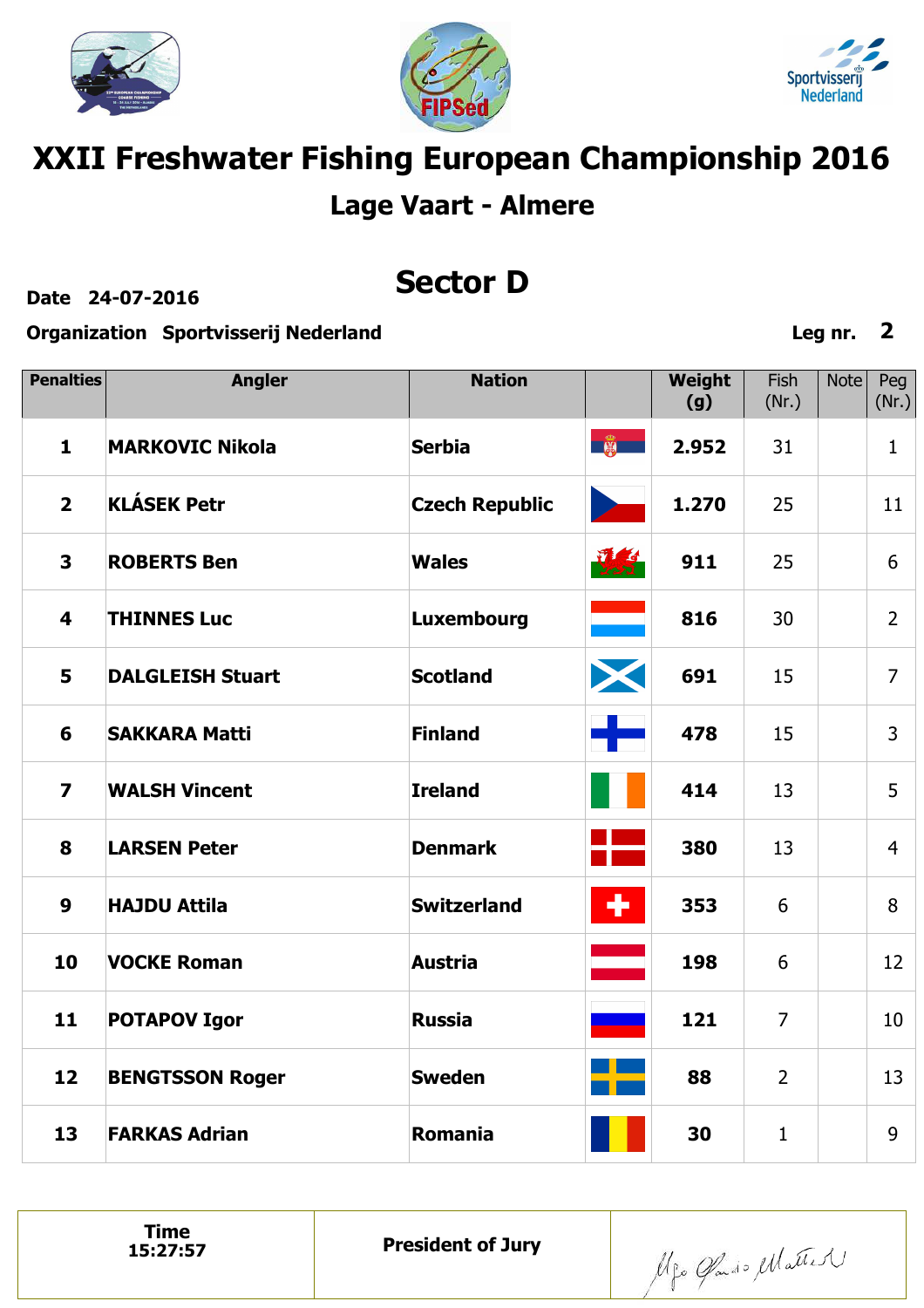





# **XXII Freshwater Fishing European Championship 2016 Lage Vaart - Almere**

**Date 24-07-2016**

### **Sector D**

**Organization Sportvisserij Nederland**

| <b>Penalties</b>        | <b>Angler</b>             | <b>Nation</b>      |   | Weight<br>(g) | Fish<br>(Nr.) | <b>Note</b> | Peg<br>(Nr.) |
|-------------------------|---------------------------|--------------------|---|---------------|---------------|-------------|--------------|
| $\mathbf{1}$            | <b>WALTER Tamás</b>       | <b>Hungary</b>     |   | 4.954         | 20            |             | 26           |
| $\overline{2}$          | <b>LINDER Stéphane</b>    | <b>France</b>      |   | 859           | 27            |             | 15           |
| $\overline{\mathbf{3}}$ | <b>GABBA Ferruccio</b>    | <b>Italy</b>       |   | 645           | 17            |             | 24           |
| $\overline{\mathbf{4}}$ | <b>RAISON Will</b>        | <b>England</b>     |   | 630           | 22            |             | 21           |
| 5                       | <b>HORLER Günter</b>      | <b>Germany</b>     |   | 478           | 15            |             | 25           |
| 6                       | <b>CESARZ Maciej</b>      | <b>Poland</b>      |   | 447           | 34            |             | 17           |
| 7,5                     | <b>BÁTA Erik</b>          | <b>Slovakia</b>    | 飞 | 420           | 16            |             | 22           |
| 7,5                     | <b>FRIEDERICHS Dieter</b> | <b>Netherlands</b> |   | 420           | 11            |             | 14           |
| $\boldsymbol{9}$        | <b>LAURYNENKA Andrei</b>  | <b>Belarus</b>     |   | 368           | 29            |             | 19           |
| 10                      | <b>THIJS Luc</b>          | <b>Belgium</b>     |   | 268           | 34            |             | 18           |
| 11                      | <b>ROJC Boštjan</b>       | <b>Slovenia</b>    |   | 252           | 17            |             | 23           |
| 12                      | <b>GARASHCHENKO Iurii</b> | <b>Ukraine</b>     |   | 140           | 5             |             | 16           |
| 13                      | <b>BITINAS Rytis</b>      | <b>Lithuania</b>   |   | 60            | 6             |             | 20           |

Alfo Glado Matter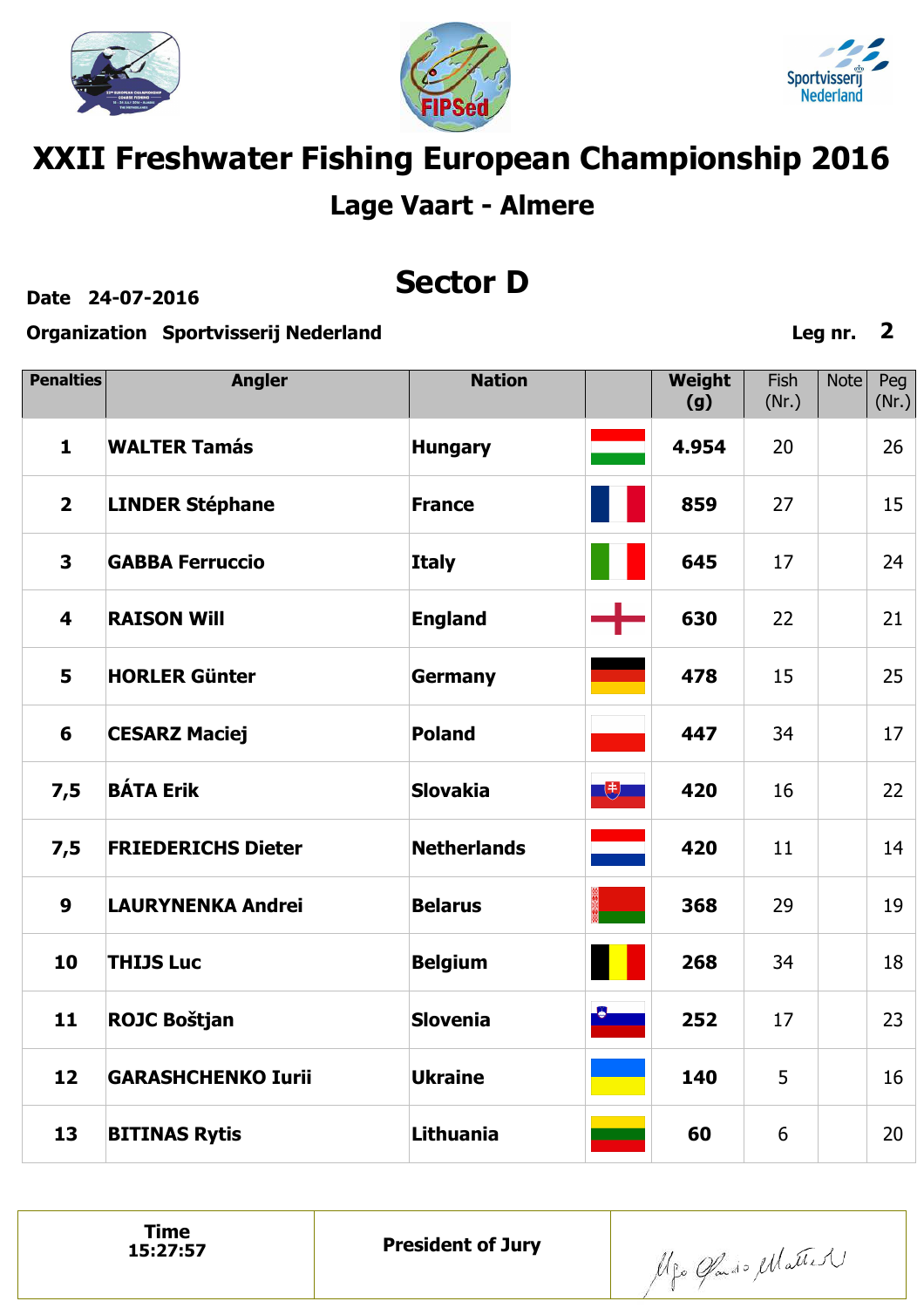





## **XXII Freshwater Fishing European Championship 2016 Lage Vaart - Almere**

**Date 24-07-2016**

### **Sector E**

**Organization Sportvisserij Nederland**

Fish Note Peg **Penalties Angler Nation Weight (g)** (Nr.) (Nr.) **SCOTTHORNE Alan 3.776 1 England** 55 1 **2 ISELI Jean-Jacques Switzerland 2.215** 18 9 **ZIMŠEK Andrej 3 Slovenia 2.193** 5 3 **4 EDWARDS Lee Wales 2.130** 30 13 **POIANA Doru 5 Romania 2.092** 12 2 **POKORNÝ Ondrej Czech Republic 6 618** 15 12 **7,5 KLOP Arjan Netherlands 578** 17 8 **7,5 RUBAN Oleksandr Ukraine 578** 14 6 42 **9 PÖNNI Seppo Finland 263** 12 7 **KIRGEGÅRD Morten 10 Denmark 238** 13 4 **11 MICHALSKI Michael Austria 204** 6 11 **12 CONRADY Pit Luxembourg 109** 16 10 **13 GARGAN James Ireland 40** 6 5

**President of Jury** 

Algo Gado Matter

**Leg nr. 2**